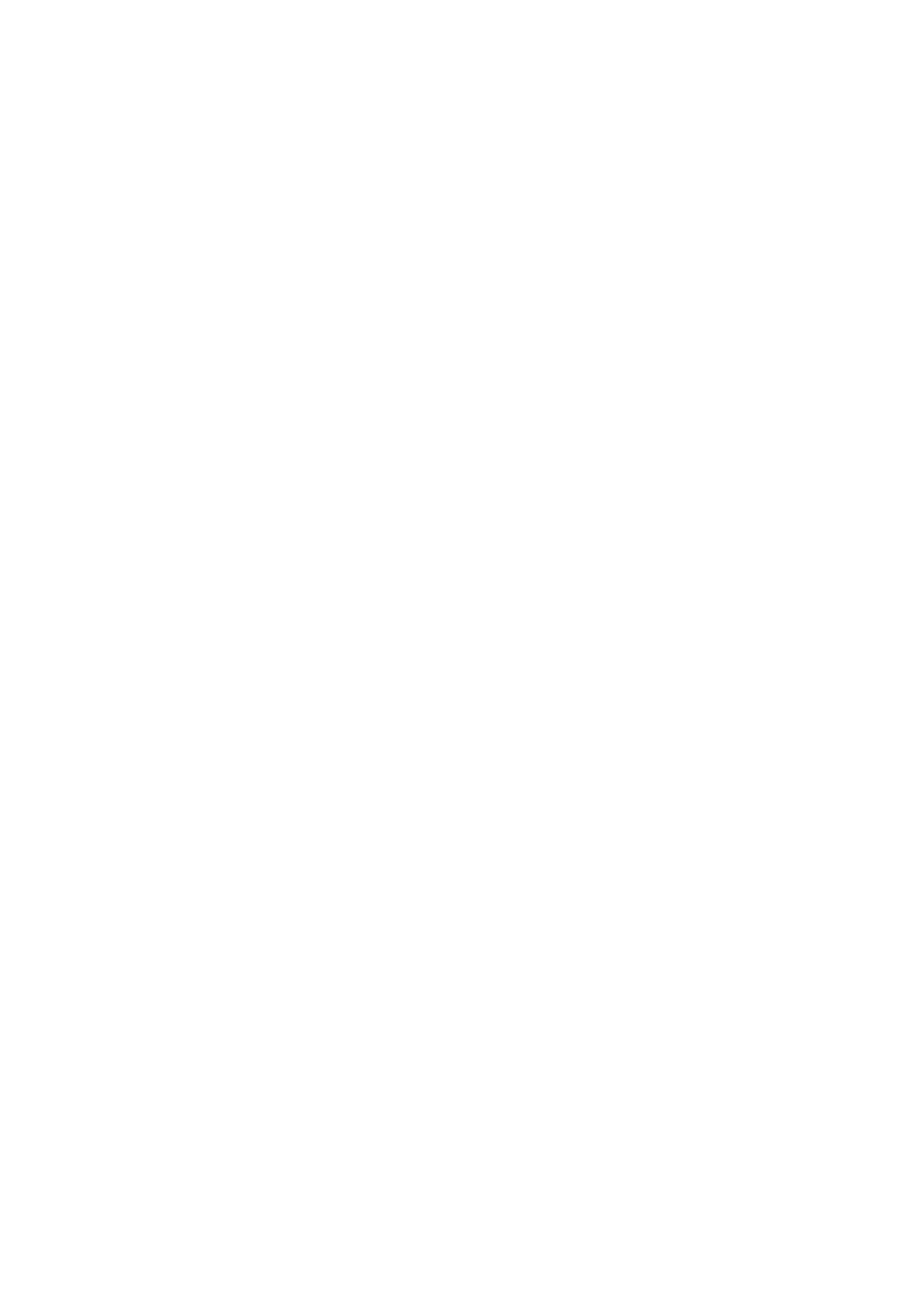### **In the case of Mifobova v. Russia,**

The European Court of Human Rights (First Section), sitting as a Chamber composed of:

Isabelle Berro, *President,* Julia Laffranque, Paulo Pinto de Albuquerque, Linos-Alexandre Sicilianos, Erik Møse, Ksenija Turković, Dmitry Dedov, *judges,*

and Søren Nielsen, *Section Registrar,*

Having deliberated in private on 13 January 2015,

Delivers the following judgment, which was adopted on that date:

### **PROCEDURE**

1. The case originated in an application (no. 5525/11) against the Russian Federation lodged with the Court under Article 34 of the Convention for the Protection of Human Rights and Fundamental Freedoms ("the Convention") by a Russian national, Ms Lyudmila Vasilyevna Mifobova ("the applicant"), on 6 January 2011.

2. The Russian Government ("the Government") were represented by Mr G. Matyushkin, the Representative of the Russian Federation at the European Court of Human Rights.

3. The applicant alleged, in particular, that her involuntary placement in a psychiatric hospital had violated her rights under Article 5 of the **Convention** 

4. On 29 May 2012 the application was communicated to the Government.

## THE FACTS

### I. THE CIRCUMSTANCES OF THE CASE

5. The applicant was born in 1958 and lives in Magadan.

## **A. Psychiatric assistance to the applicant in 2008**

6. In April 2008 the administration of Magadan Region forwarded for review to the Magadan Regional Psychoneurological Clinic (MRPC) letters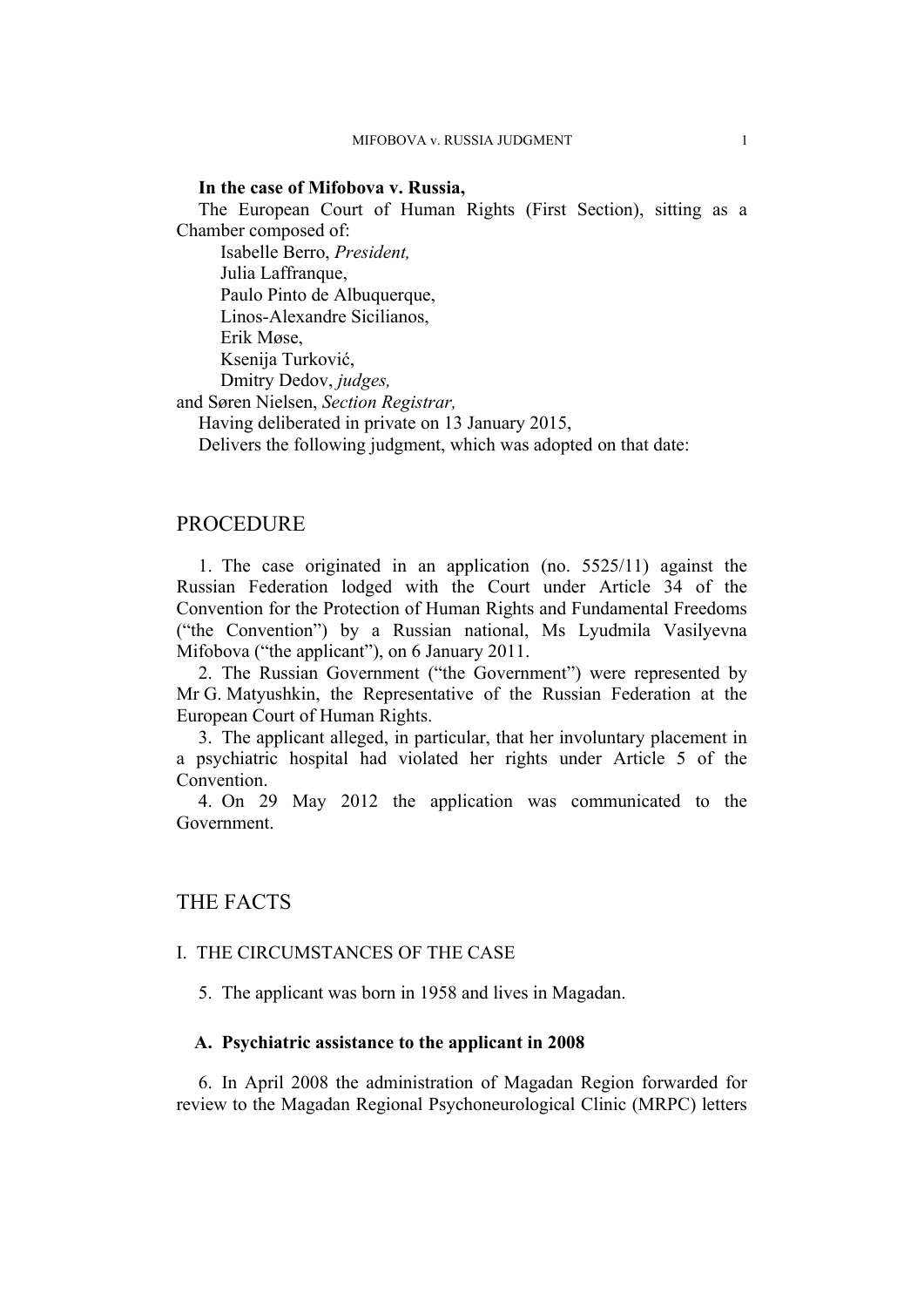sent by the applicant to the President of the Russian Federation, the governor of the region, and 11 other administrative bodies. In these letters the applicant alleged in particular that she had a "special relationship" with the mayor of Magadan, that she was destined to protect people in high office, and that she was being persecuted by employees of the mayor's office.

7. On 17 April 2008 the Chief Psychiatrist of the MRPC asked the Magadan Town Court to order an involuntary psychiatric examination of the applicant. The relevant part of the request read:

"[T]he resident psychiatrists concluded that [the applicant's letters] are morbid (delusional) and that she suffers from a mental disorder. The content of the letters reveals high levels of emotional stress, crystallised delusions, and the probability of unlawful actions against the persons involved in the delusions. The MRPC attempted to persuade the applicant to undergo a psychiatric examination voluntarily, but she refused. Her son suffers from a chronic mental disorder manifested as paranoid schizophrenia. [Accordingly] a judicial authorisation of the applicant's psychiatric examination under sections 24-25 of the Psychiatric Assistance Act 1992 [is requested] ..."

8. On 28 April 2008 the Magadan Town Court returned the application for involuntary psychiatric examination.

9. On 11 October 2008 after a heated argument in the town hall, the applicant was brought to the police station and then transferred to the MRPC for urgent treatment.

10. On 13 October 2008 a clinical psychiatric evaluation report was issued by the panel of three psychiatrists in the MRPC. The applicant was diagnosed with paranoid schizophrenia and paranoid syndrome. The panel noted in particular her belief that she had an affectionate relationship with the mayor of Magadan (attempting to contact him directly by phone and in person), her sense of being persecuted by the mayor's assistants, and the intense arguments during her visits to the town hall.

11. Involuntary hospitalisation of the applicant was recommended in the light of her persistent refusal to commit herself to hospital voluntarily, her failure to acknowledge her medical condition, and the risk of significant damage to her health through aggravation of her psychiatric condition in the absence of psychiatric assistance.

12. The MRPC submitted the application for involuntary treatment to the Magadan Town Court under Article 29 c of the Law of the Russian Federation on Psychiatric Assistance and Guarantees of Citizens' Rights related to its Administration of 1992 (Psychiatric Assistance Act 1992).

13. On 17 October 2008 the Magadan Town Court terminated proceedings on the MRPC's application because the applicant had agreed to undergo the necessary treatment voluntarily and had signed the consent form in the courtroom. The MRPC representative thus withdrew the application for involuntary treatment.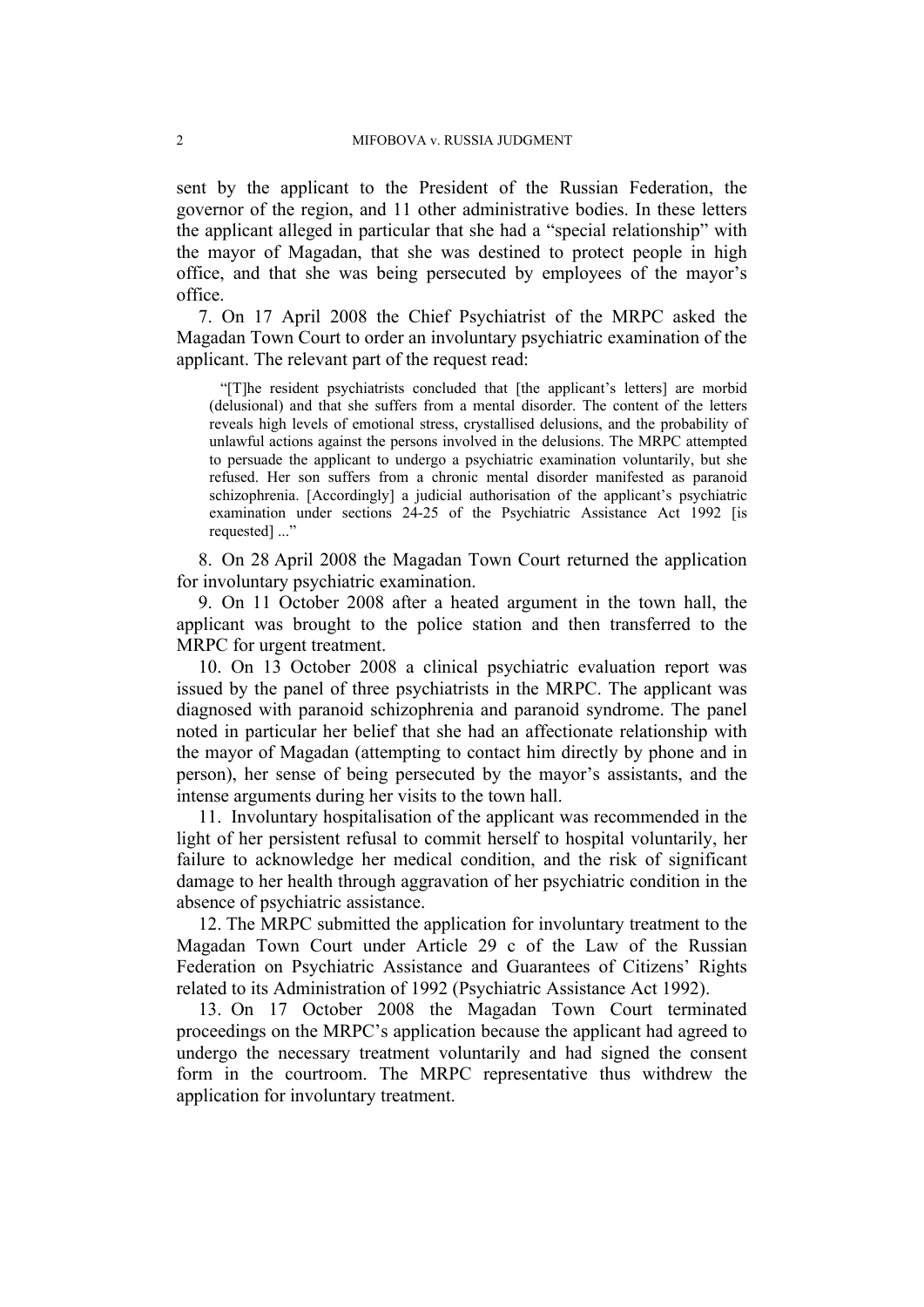14. Between 17 October 2008 and 26 December 2008 the applicant was an in-patient in the MRPC, following a course of anti-schizophrenia treatment.

### **B. Psychiatric assistance administered to the applicant in 2010**

15. In a letter of 6 May 2010, the Magadan Mayor's Office asked the Chief Psychiatrist of the MRPC to take "prophylactic measures" within his competence in respect of the applicant. The letter stated that she persistently stalked employees of the Mayor's Office, demanded that unspecified payments be made to her, and insulted and threatened individuals dealing with her.

16. On 19 May 2010 a psychiatrist examined the applicant and established that she had not been following her medication treatment, with the result that her schizophrenia was at an acute stage. The psychiatrist recommended involuntary hospitalisation and issued the corresponding medical referral.

17. On 20 May 2010 the applicant was interned in the MRPC.

18. On 21 May 2010 a clinical psychiatric evaluation report was issued by the panel of three psychiatrists at the MRPC. The applicant was diagnosed with progressive paranoid schizophrenia. The panel took special note of her general medical and clinical history, with the greatest emphasis focussed on the events of 2008 and the treatment she received. In respect of developments since 2008 the report read:

"On 20.05.2010 at 15:50 the patient Mrs Mifobova was transported to the MRPC under a referral by the psychiatrist Mr Ya. due to changes in her mental state, her expression of delusional ideas of relations, grandeur and persecution. Hospitalised involuntarily ...

[Further follows the detailed personal, family and social profile of the applicant and her medical history in 2008]

... Currently admitted to the MRPC due to progression of her psychiatric symptoms to an acute stage. During examination the following were identified: delusional ideas of relations, persecution, grandeur, exceptional importance. A lack of any objective attitude regarding her condition and statements was observed.

Having regard to the above, the panel concluded that Mrs Mifobova suffers from a chronic mental disorder in the form of paranoid continuous schizophrenia and needs involuntary treatment in the MRPCV under subsections (a) and (c), Section 29 of the Psychiatric Assistance Act 1992."

19. The application for involuntary treatment was submitted by the MRPC to the Magadan Town Court under Section 29 a and c of the Psychiatric Assistance Act of 1992, on the grounds of significant damage to her health due to the aggravation of her psychiatric condition in the absence of psychiatric assistance, posing an immediate danger to herself and others.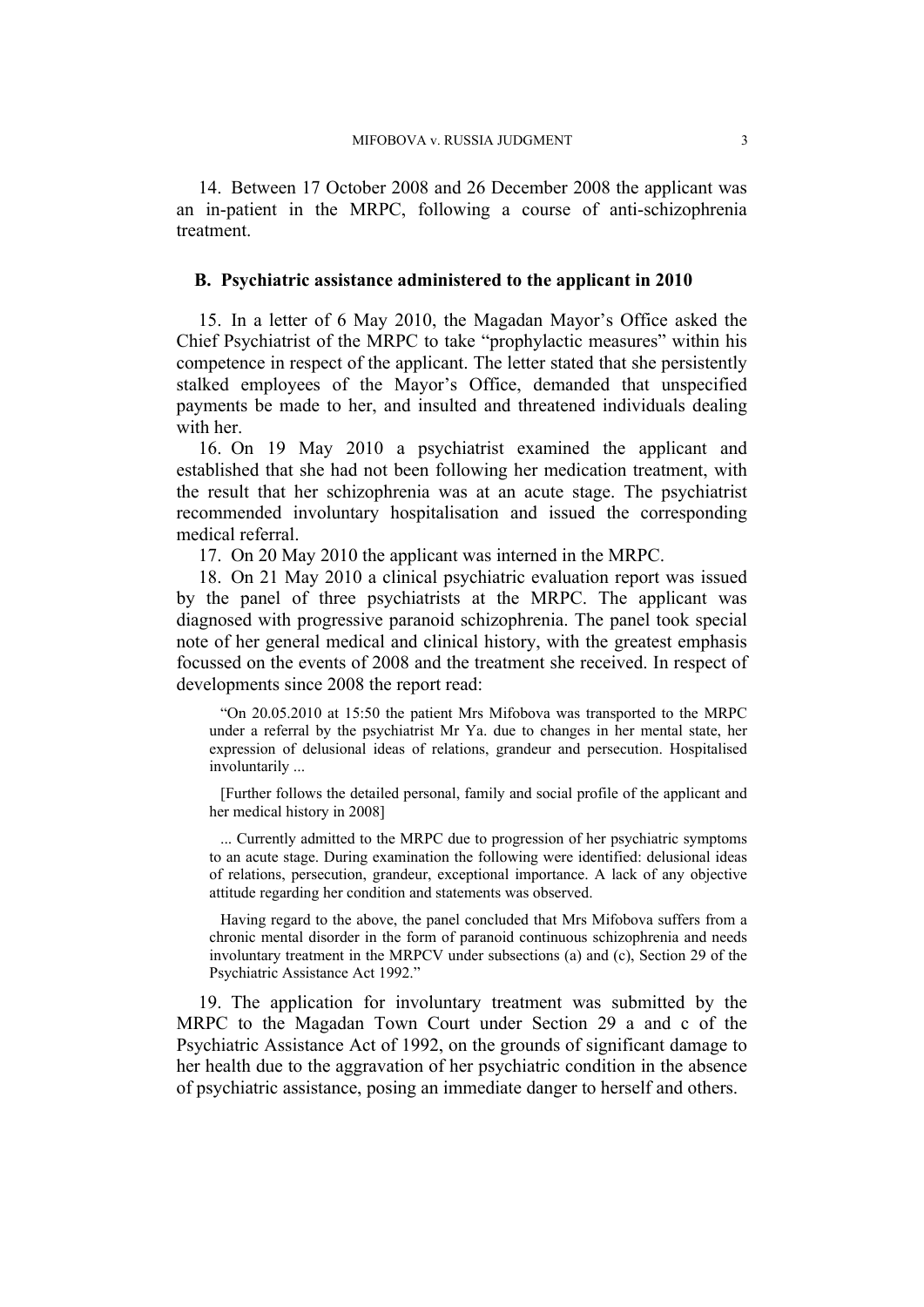<span id="page-5-1"></span>20. On 24 May 2010 the Magadan Town Court made phone calls to the applicant's son, Mr L., and Mrs B., a representative of the municipal Department of Healthcare of Magadan, summoning them to attend the hearing and to act as the applicant's representatives.

<span id="page-5-0"></span>21. Mrs B's rights and duties under the letter of authority of 21 January 2010 issued by the Department of Healthcare were described as follows:

"... Mrs B is entrusted with representing the interests of the Department of Healthcare of the Magadan Mayor's Office in relation to all institutions, organisations, and commercial enterprises, and also to litigate in all judicial institutions with all the rights of a plaintiff, defendant or a third party ..."

22. On 26 May 2010, after considering the testimony of the applicant and the MRPC's representative, medical evidence, written statements from the witnesses and documentary evidence, the Magadan Town Court ordered the involuntary hospitalisation of the applicant.

<span id="page-5-3"></span>23. Present at the hearing were a representative of the hospital, a prosecutor, a representative of the municipal social services, and the applicant. The applicant's legal representative Mr L. (her son, who also suffered from schizophrenia) was notified about the hearing, but did not appear. The trial record indicated that none of the parties objected to the hearing being held in his absence, including the applicant, who stated that she had "told him not to open the door to anyone".

<span id="page-5-2"></span>24. The hearing record indicates that Mrs B (designated as a representative of a party having an interest in the proceedings) took part in the examination of the applicant (addressing one question to the representative of the MRPC), stated that there were grounds for involuntary hospitalisation, but did not take part in the closing arguments.

25. In reaching the decision to order involuntary treatment of the applicant, the Town Court noted the applicant's long history of suffering from a chronic psychiatric disorder and her acute state of schizophrenia at the material time; her inability to control her behaviour; her lengthy exposure to harsh weather conditions while seeking encounters with the mayor on the street; the absence of anyone able to provide her with the necessary care; the appearance and behaviour of the applicant in the courtroom; the answers given to the questions addressed to her; her previous history of in-patient psychiatric treatment and the lack of any prospect of improvement outside of a specialised facility.

26. Only the operative part of the judgment was delivered during the hearing and the applicant was never served with the full text of the judgment.

<span id="page-5-4"></span>27. On 10 June 2010, during her stay in the MRPC, the applicant lodged an appeal against the judgment. Since she had not been served with a copy of it, the appeal claims had to be confined to general statements concerning the absence of reasons for her internment. The appeal contained a request to be provided with a lawyer for the appeal proceedings, because the applicant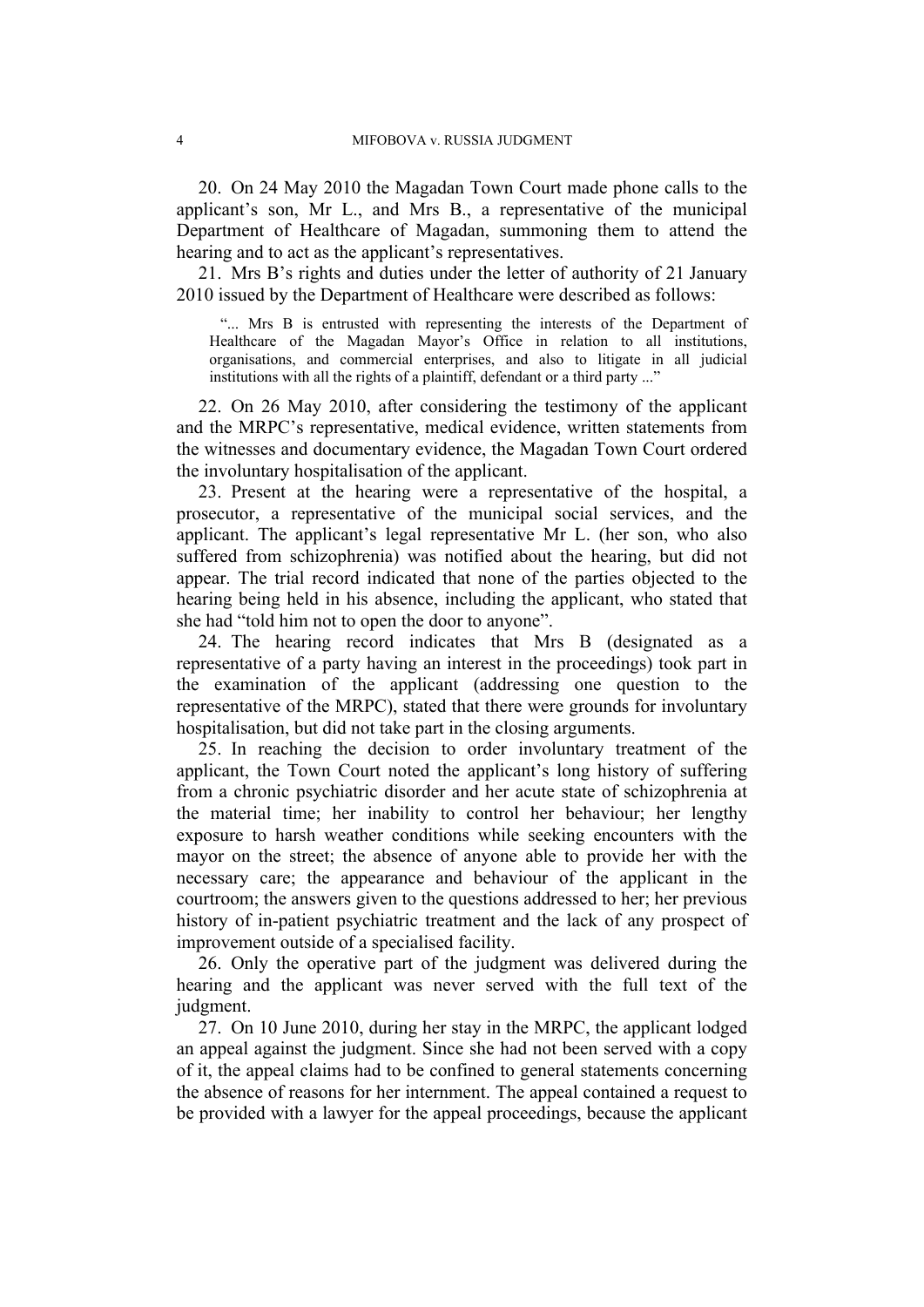was allegedly not allowed to use the phone in the MRPC or otherwise contact a representative of her choice.

28. The applicant was notified of the scheduled appeal hearing by the medical personnel, but was not transferred from the hospital to the courthouse in order to participate in it.

<span id="page-6-1"></span>29. On 6 July 2010 the Magadan Regional Court held a hearing in the presence of the MRPC's representative and a prosecutor. No other party participated in the hearing, the record indicating in respect of the applicant that she "was duly informed about the date and time of the hearing, but did not appear". The applicant's request to be represented by a lawyer was neither specifically mentioned nor addressed in any way. After hearing the testimony of the hospital's representative and the opinion of the prosecutor, and reviewing the written evidence, the Regional Court upheld the lower court's authorisation in full, explicitly stating that "the arguments in the statement of appeal are essentially analogous to those examined [by the lower court]".

30. On an unspecified date in 2010 the applicant was released from the MRPC.

### **C. Excerpts from the applicant's treatment record at the MRPC**

<span id="page-6-0"></span>31. During the applicant's stay in the MRPC the medical personnel of the facility kept a treatment record, logging all the events considered significant. In the relevant parts it read :

"...

28.05 Still certain about her convictions, mental process is blurred. Resists dissuasion. Considers appealing against the Town Court's authorisation.

...

05.07.2010 Informed [her] about her appeal hearing on 06.07.2010. [She] enquired whether she would be participating in the hearing ..."

### II. RELEVANT DOMESTIC LAW AND PRACTICE

### **A. Code of Civil Procedure of the Russian Federation**

32. Article 303 section 1 of the Code of Civil Procedure of the Russian Federation, which entered into force on 1 February 2003, lays down the time-limits for submitting an application for involuntary hospitalisation: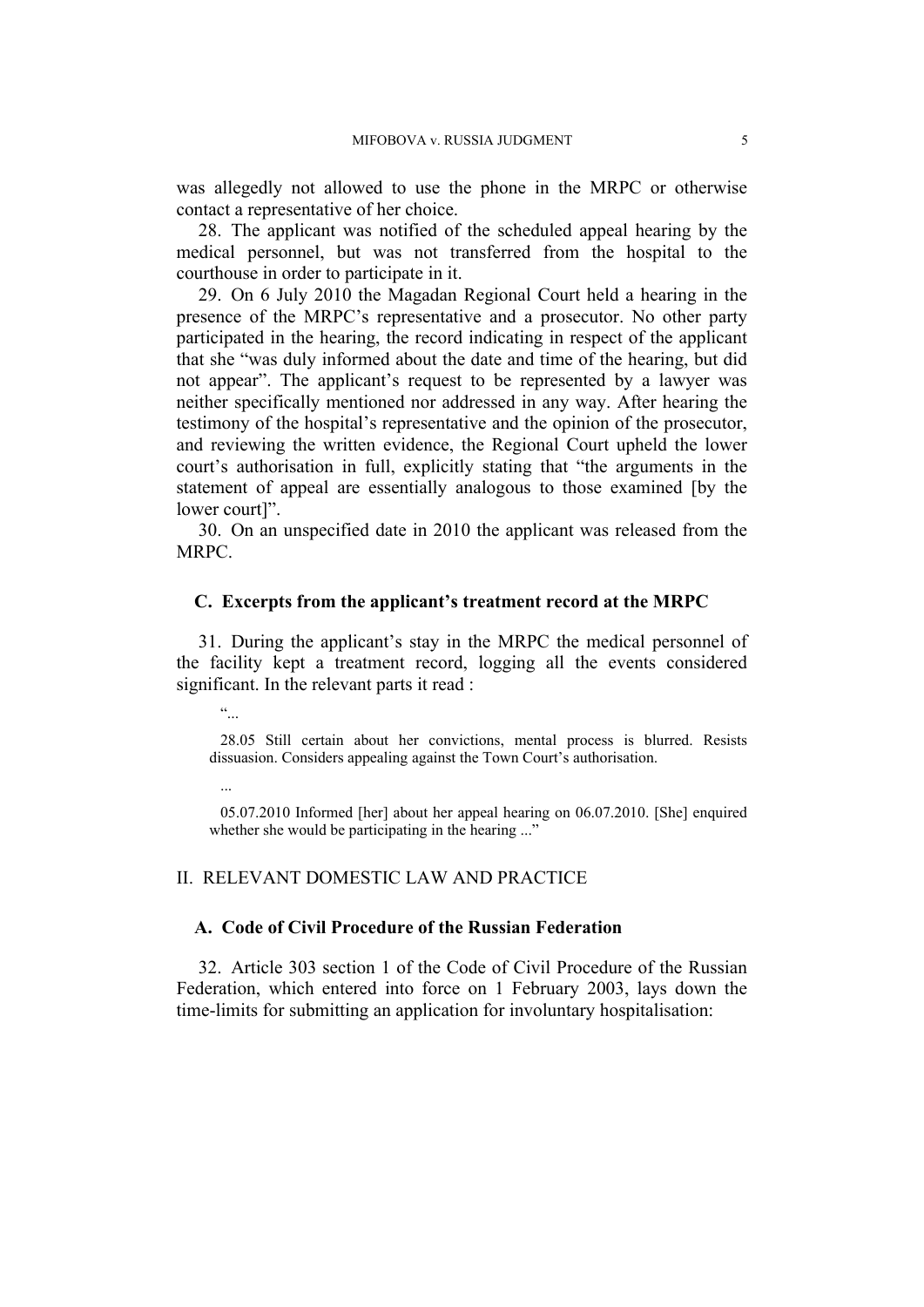#### **Article 303. Time-limit for submission of an application for involuntary placement of a citizen in a psychiatric facility**

"1. An application for involuntary placement of a citizen in a psychiatric facility shall be submitted within forty-eight hours of the citizen's placement in such a psychiatric facility.

2. The judge initiating the proceedings concurrently shall extend the period of the citizen's placement in a psychiatric facility by the period needed to allow consideration of the application for involuntary hospitalisation of a citizen in a psychiatric facility."

33. Article 304 of the Code establishes the procedural guarantees afforded to a person placed in a psychiatric facility. In the relevant part it reads:

#### **Article 304. Consideration of an application for involuntary placement in a psychiatric facility, or for extension of a period of involuntary placement, of a citizen who is suffering from a psychiatric disorder.**

"1. An application for involuntary placement in a psychiatric facility, or extension of a period of involuntary placement, of a citizen who is suffering from a psychiatric disorder shall be considered by a judge within five days of the date on which the proceedings were initiated. The court shall hold a hearing in a courtroom or in the psychiatric facility. The citizen shall have the right to participate personally in the hearing concerning his involuntary placement in a psychiatric facility or the extension of a period of his involuntary placement. In cases where according to the information provided by a representative of the psychiatric facility the citizen's mental state prevents his personal participation in a court hearing ..., the application ... shall be considered by the judge in the psychiatric facility.

2. The case shall be considered in the presence of a prosecutor, a representative of the psychiatric facility which applied to the court ..., and the citizen's representative ..."

### **B. Psychiatric Assistance Act 1992**

34. Section 5 subsection 2 of the Psychiatric Assistance Act 1992 provides a list of the rights of persons suffering from psychiatric disorders, including the right to be informed of their rights, the nature of their disorder and the available treatment, the right to the least restrictive methods of treatment, and the right to the assistance of a lawyer, legal representative or other person. Section 5 subsection 3 prohibits restrictions on the rights of persons suffering from a psychiatric disorder solely on the basis of their diagnosis or their admission to a specialised facility.

35. Section 7 subsections 1 and 3 of the Act (as in force at the material time) specified that persons suffering from a psychiatric disorder had the right to a representative of their own choosing. The administration of the psychiatric facility had the obligation to ensure that the individual had the opportunity to obtain legal representation by a lawyer (except for urgent cases).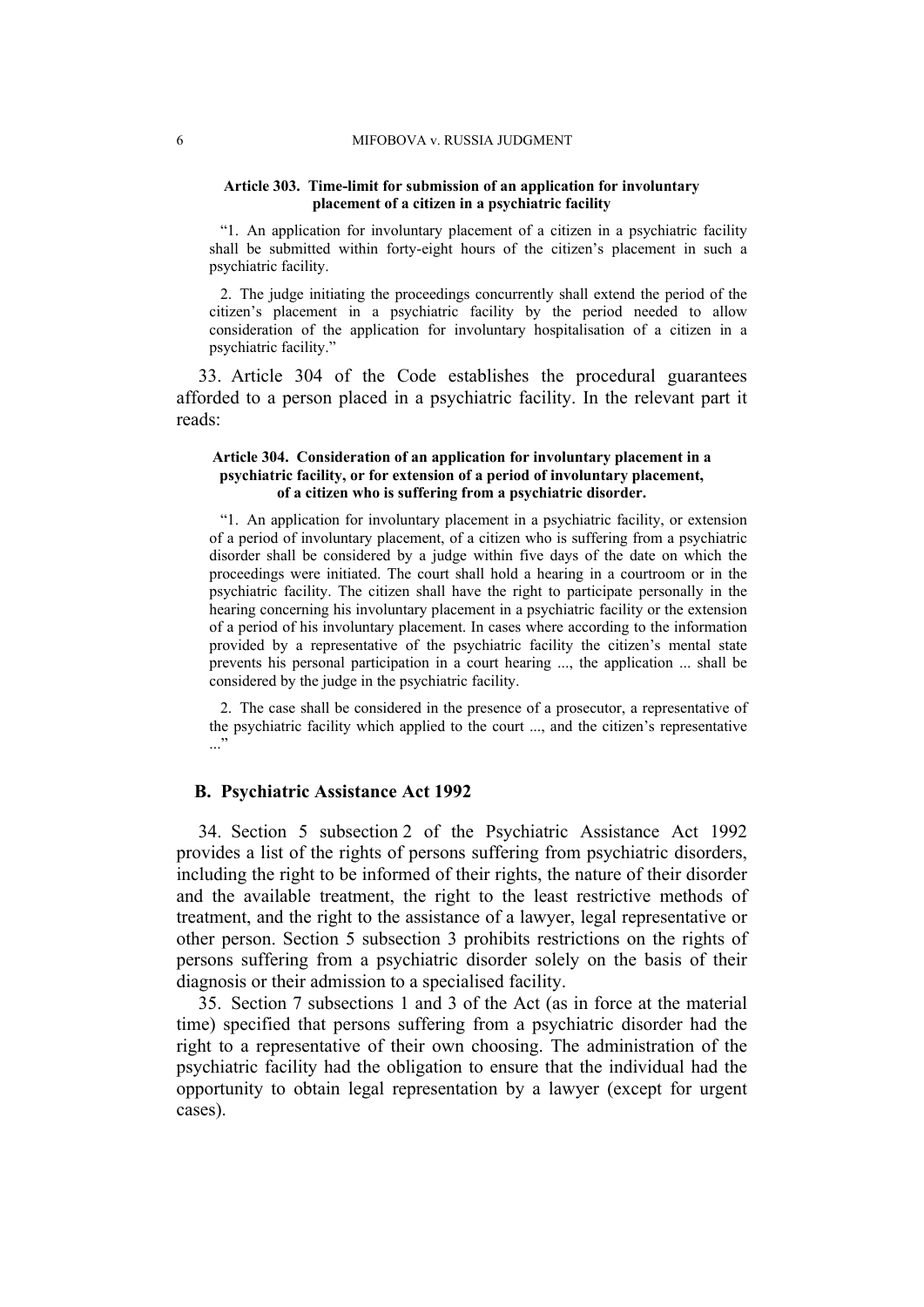36. Section 29 of the Act sets out the following grounds for involuntary placement of a person in a psychiatric facility:

#### **Section 29**

"A person suffering from a mental disorder may be hospitalised in an in-patient psychiatric facility without his or his representative's consent prior to judicial authorisation only if his medical examination or treatment is not possible outside of an in-patient facility, and if the mental disorder is severe and results in:

a) immediate danger to himself or others, or

b) feebleness, i.e. the inability to satisfy basic needs autonomously, or

c) significant damage to the person's health due to the deterioration or aggravation of his or her psychiatric condition in the absence of psychiatric assistance."

37. Section 32 of the Act prescribes the procedure for the examination of patients involuntarily placed in a psychiatric facility:

#### **Section 32**

"1. A person placed in a psychiatric hospital on the grounds defined by section 29 of the present Act shall undergo a compulsory examination within 48 hours by a panel of psychiatrists from the hospital, who shall take a decision as to the need for hospitalisation. ...

2. If hospitalisation is considered necessary, the conclusion of the panel of psychiatrists shall be forwarded to the court having territorial jurisdiction over the hospital, within 24 hours, for a decision as to the person's further confinement in the hospital."

38. Sections 33-35 set out the procedure for judicial review of applications for the involuntary in-patient treatment of persons suffering from a psychiatric disorder:

#### **Section 33**

"1. Involuntary hospitalisation for in-patient psychiatric treatment on the grounds laid down in section 29 of the present Act shall be subject to review by the court having territorial jurisdiction over the hospital.

2. An application for the involuntary placement of a person in a psychiatric hospital shall be filed by a representative of the hospital where the person is confined ...

3. A judge who accepts an application for review shall simultaneously order the person's detention in a psychiatric hospital for the period necessary for that review."

#### **Section 34**

"1. An application for the involuntary placement of a person in a psychiatric hospital shall be reviewed by a judge, on the premises of the court or hospital, within five days of receipt of the application.

2. The person shall have the right to participate personally in the hearing concerning his involuntary placement in a psychiatric facility or the extension of a period of his involuntary placement. In cases where according to the information provided by a representative of the psychiatric facility the citizen's mental state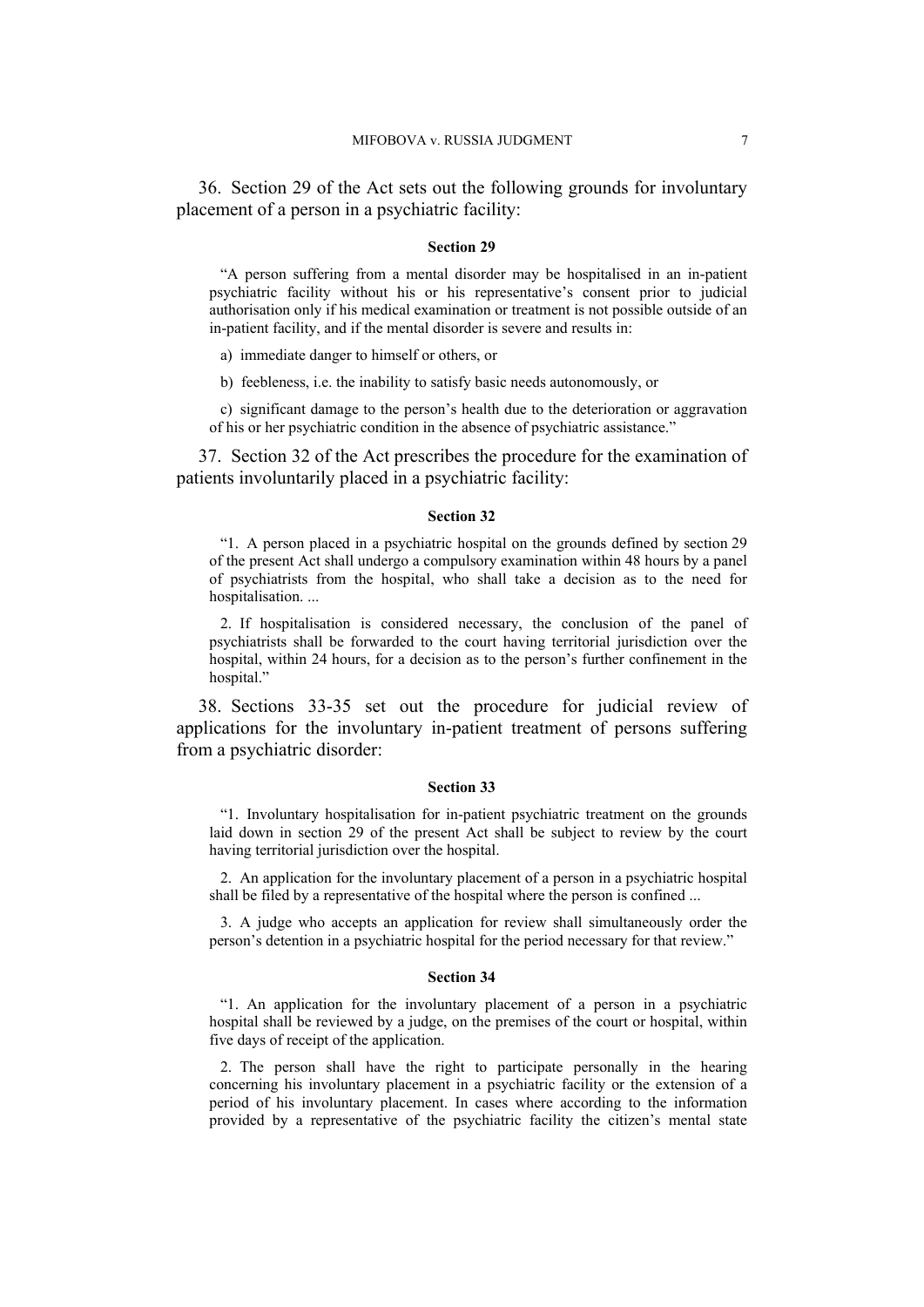prevents his personal participation in the court hearing ..., the application ... shall be considered by the judge in the psychiatric facility ... "

#### **Section 35**

"1. After examining the application on the merits, the judge shall either grant it or refuse it.  $"$ 

### **C. Constitutional Court of the Russian Federation**

39. In its judgment of 27 February 2009 (no. 4-P) concerning the legal incapacitation of persons suffering from a psychiatric disorder, the Constitutional Court pronounced its opinion on the deprivation of the liberty of such persons. In the relevant part it reads:

"2.1 ... [A]s follows from Article 22 of the Constitution of the Russian Federation protecting everyone's right to liberty and security of their person, an individual suffering from a psychiatric disorder may only be deprived of [his] liberty for the purposes of involuntary treatment by means of a court decision made within a procedure prescribed by law. ... It is implied that judicial protection for this person should be fair, full and effective, including his right to professional legal assistance and the right to have the assistance of defence counsel of his own choosing (Article 48 of the Constitution of the Russian Federation) ..."

40. In its judgment of 5 March 2009 (544-O-P) the Constitutional Court interpreted certain provisions of the Psychiatric Assistance Act and the Code of Civil Procedure concerning involuntary hospitalisation of persons suffering from mental disorders. The judgment established that a person may be involuntarily admitted to a psychiatric facility in case of medical emergency, but judicial authorisation of the hospitalisation should follow within forty-eight hours. The Constitutional Court also stressed that the courts are under an obligation to verify all the evidence presented to them, rather than merely formally sanctioning applications lodged by psychiatric hospitals.

### III. RELEVANT INTERNATIONAL AND COUNCIL OF EUROPE DOCUMENTS

41. On 17 December 1991 the United Nations' General Assembly adopted the Resolution 46/119 establishing Principles for the Protection of Persons with Mental Illness and for the Improvement of Mental Health Care. The relevant parts of the text read as follows:

### **Principle 15**

#### **Admission principles**

"1. Where a person needs treatment in a mental health facility, every effort shall be made to avoid involuntary admission ..."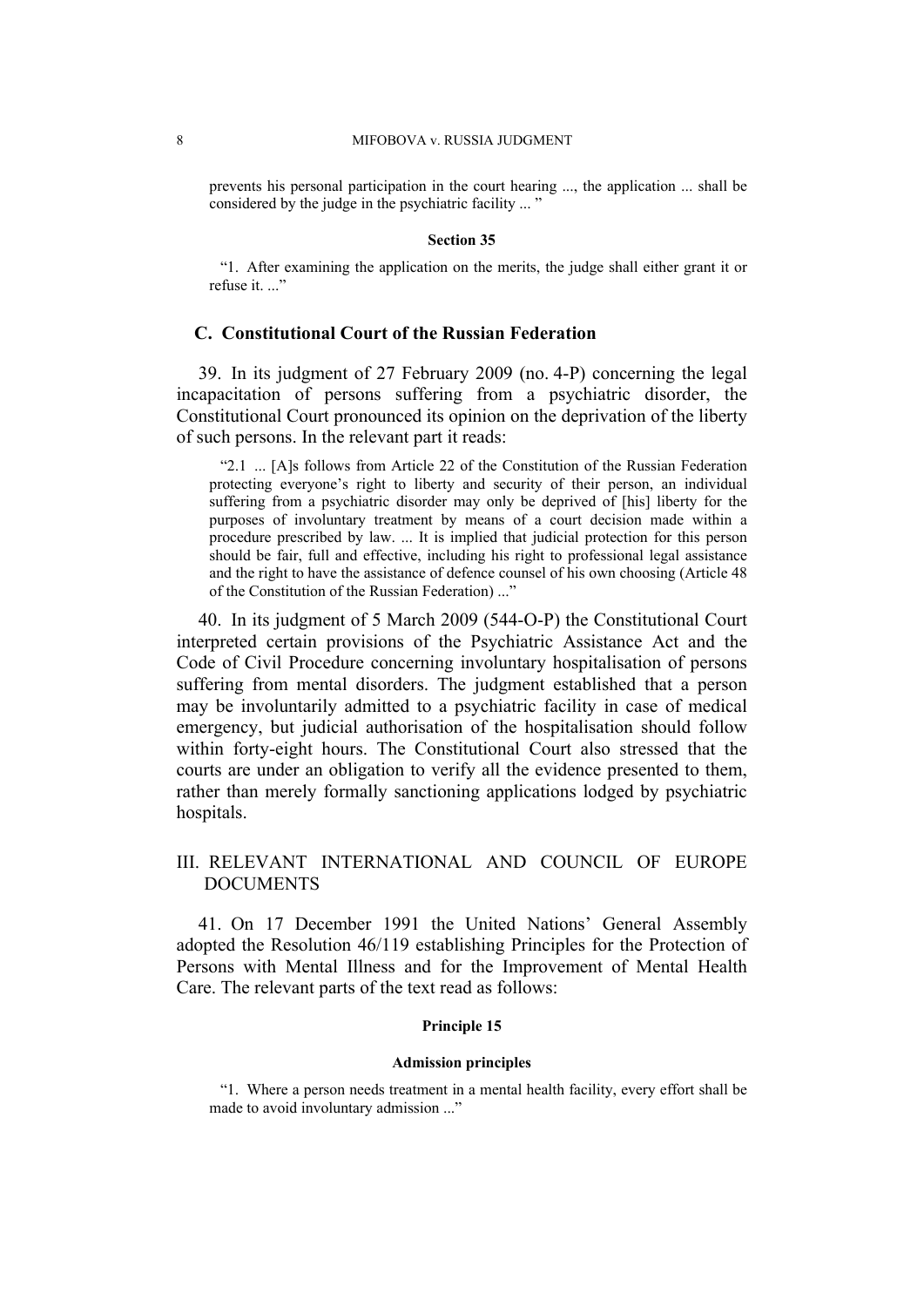#### **Principle 16**

#### **Involuntary admission**

"1. A person (a) may be admitted involuntarily to a mental health facility as a patient; or ( b ) having already been admitted voluntarily as a patient, be retained as an involuntary patient in the mental health facility if, and only if, a qualified mental health practitioner authorized by law for that purpose determines, in accordance with Principle 4, that that person has a mental illness and considers:

(a) That, because of that mental illness, there is a serious likelihood of immediate or imminent harm to that person or to other persons; or

(b) That, in the case of a person whose mental illness is severe and whose judgement is impaired, failure to admit or retain that person is likely to lead to a serious deterioration in his or her condition or will prevent the giving of appropriate treatment that can only be given by admission to a mental health facility in accordance with the principle of the least restrictive alternative ...

2. Involuntary admission or retention shall initially be for a short period as specified by domestic law for observation and preliminary treatment pending review of the admission or retention by the review body. The grounds of the admission shall be communicated to the patient without delay and the fact of the admission and the grounds for it shall also be communicated promptly and in detail to the review body, to the patient's personal representative, if any, and, unless the patient objects, to the patient's family ..."

#### **Principle 17**

#### **Review body**

"1. The review body shall be a judicial or other independent and impartial body established by domestic law and functioning in accordance with procedures laid down by domestic law. It shall, in formulating its decisions, have the assistance of one or more qualified and independent mental health practitioners and take their advice into account.

2. The review body's initial review, as required by paragraph 2 of Principle 16, of a decision to admit or retain a person as an involuntary patient shall take place as soon as possible after that decision and shall be conducted in accordance with simple and expeditious procedures as specified by domestic law ...

7. A patient or his personal representative or any interested person shall have the right to appeal to a higher court against a decision that the patient be admitted to, or be retained in, a mental health facility."

#### **Principle 18**

#### **Procedural safeguards**

"1. The patient shall be entitled to choose and appoint a counsel to represent the patient as such, including representation in any complaint procedure or appeal. If the patient does not secure such services, a counsel shall be made available without payment by the patient to the extent that the patient lacks sufficient means to pay ...

5. The patient and the patient's personal representative and counsel shall be entitled to attend, participate and be heard personally in any hearing ...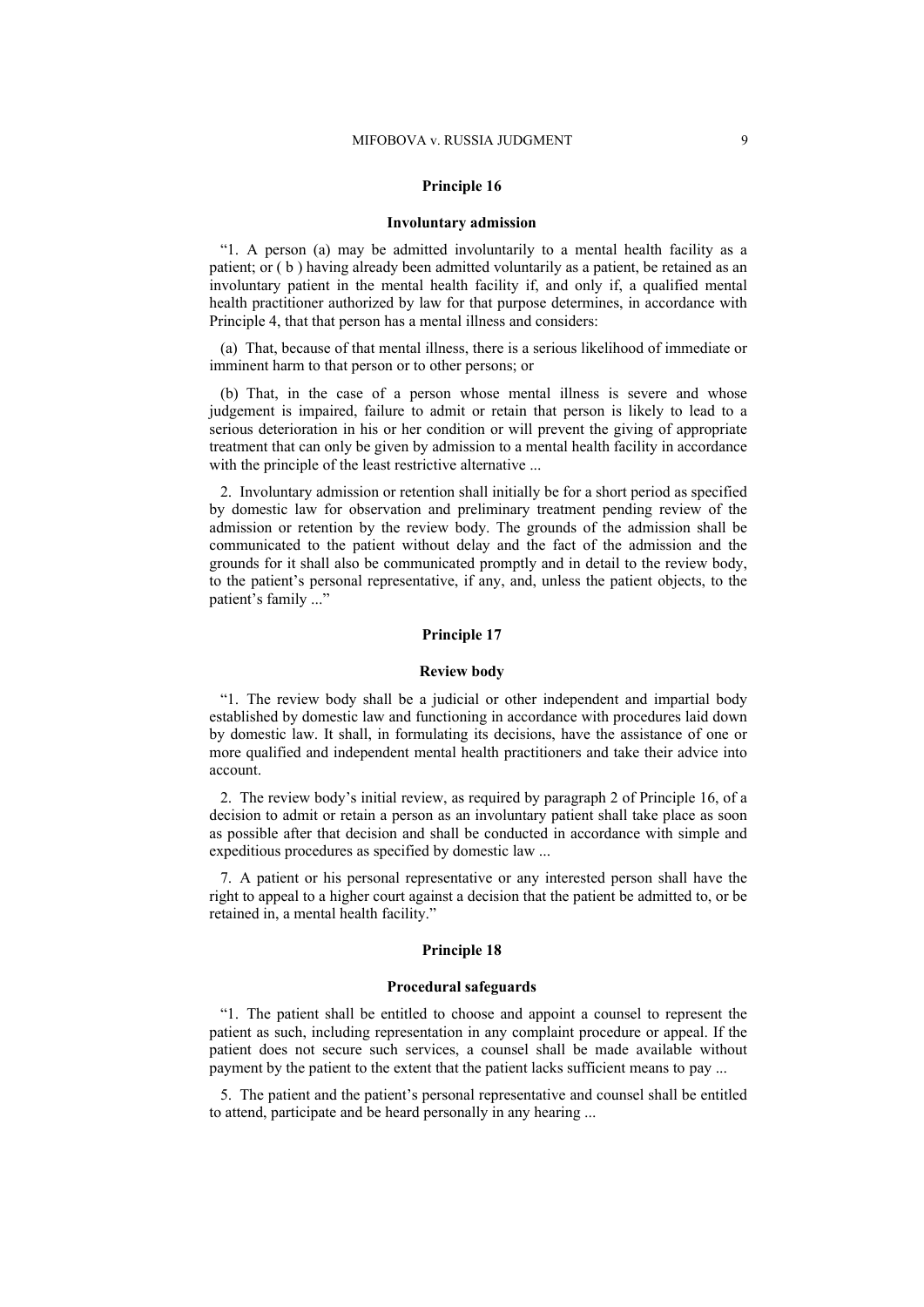8. The decision arising out of the hearing and the reasons for it shall be expressed in writing. Copies shall be given to the patient and his or her personal representative and counsel ..."

#### **Principle 19**

#### **Access to information**

"1. A patient (which term in this Principle includes a former patient) shall be entitled to have access to the information concerning the patient in his or her health and personal records maintained by a mental health facility ..."

42. On 22 February 1983 the Committee of Ministers adopted Recommendation No. R (83) 2 concerning the legal protection of persons suffering from mental disorder placed in establishments as involuntary patients. In the relevant part the Recommendation provides:

#### **Article 3**

"In the absence of any other means of giving the appropriate treatment:

a. a patient may be placed in an establishment only when, by reason of his psychiatric disorder, he represents a serious danger to himself or to other persons ..."

#### **Article 4**

"1. A decision for placement should be taken by a judicial or any other appropriate authority prescribed by law. In an emergency, a patient may be admitted and retained at once in an establishment on the decision of a doctor who should thereupon immediately inform the competent judicial or other authority which should make its decision ...

3. When the decision is taken by a judicial authority ... the patient should be informed of his rights and should have the effective opportunity to be heard personally by a judge except where the judge, having regard to the patient's state of health, decides to hear him through sole form of representation. He should be informed of his right to appeal against the decision ordering or confirming the placement and, if he requests it or the judge considers that it would be appropriate, have the benefit of the assistance of a counsel or of another person ..."

43. On 12 April 1994 the Parliamentary Assembly of the Council of Europe adopted Recommendation 1235 (1994) 1 on psychiatry and human rights. In the relevant part it reads as follows:

"...

i. Admission procedure and conditions:

a. compulsory admission must be resorted to in exceptional cases only and must comply with the following criteria:

- there is a serious danger to the patient or to other persons;

- an additional criterion could be that of the patient's treatment: if the absence of placement could lead to a deterioration or prevent the patient from receiving appropriate treatment;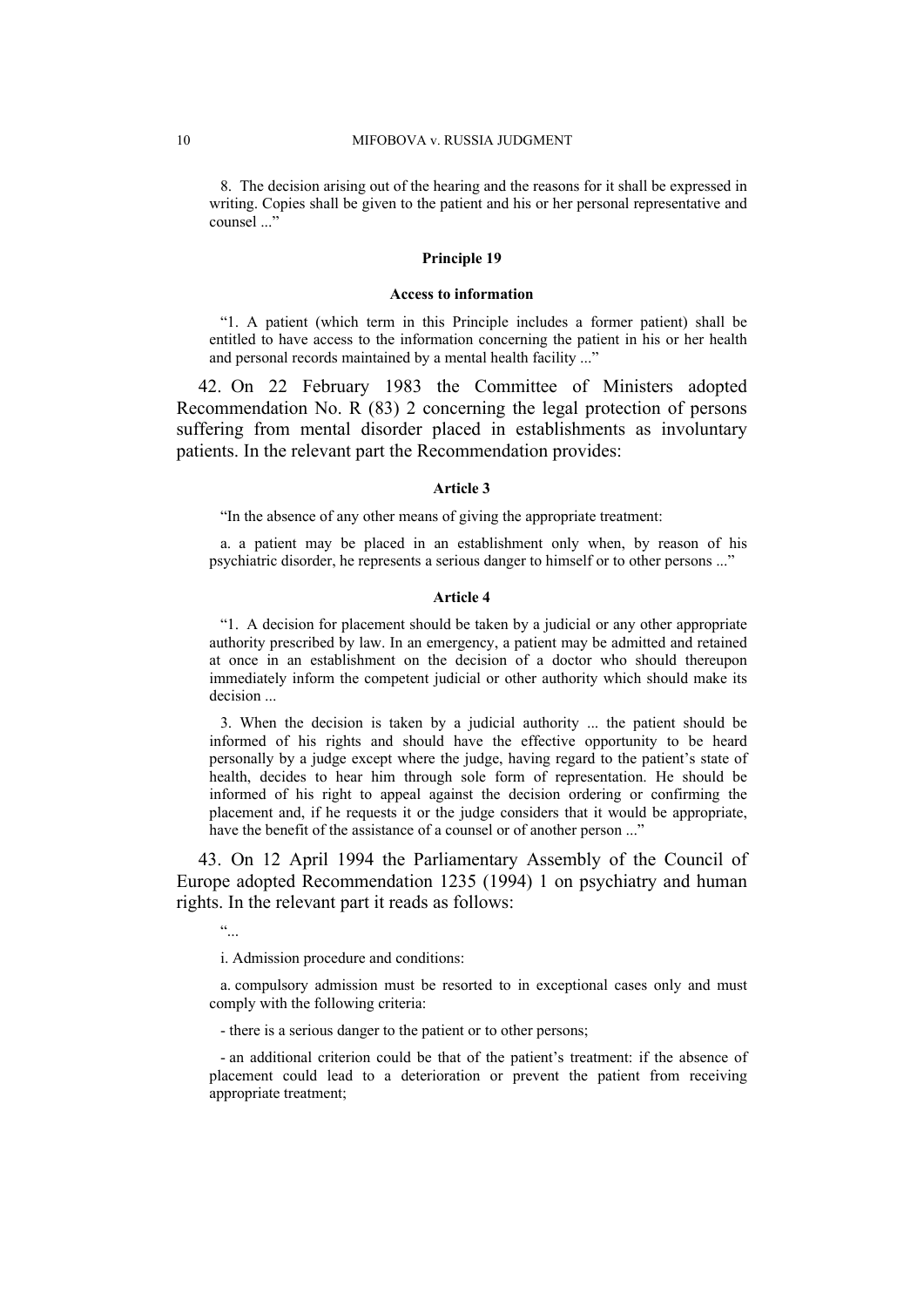b. in the event of compulsory admission, the decision regarding placement in a psychiatric institution must be taken by a judge and the placement period must be specified...

c. there must be legal provision for an appeal to be lodged against the decision..."

44. On 22 September 2004 the Committee of Ministers adopted Recommendation Rec(2004)10 concerning the protection of the human rights and dignity of persons with a mental disorder. In the relevant part the Recommendation provides:

#### **Article 12 – General principles of treatment for mental disorder**

"3. When because of an emergency situation the appropriate consent or authorisation cannot be obtained, any treatment for mental disorder that is medically necessary to avoid serious harm to the health of the individual concerned or to protect the safety of others may be carried out immediately."

#### **Article 17 – Criteria for involuntary placement**

"1. A person may be subject to involuntary placement only if all the following conditions are met:

i. the person has a mental disorder;

ii. the person's condition represents a significant risk of serious harm to his or her health or to other persons;

iii. the placement includes a therapeutic purpose;

iv. no less restrictive means of providing appropriate care are available;

v. the opinion of the person concerned has been taken into consideration ... "

#### **Article 20 – Procedures for taking decisions on involuntary placement and/or involuntary treatment**

"1. The decision to subject a person to involuntary placement should be taken by a court or another competent body. The court or other competent body should:

i. take into account the opinion of the person concerned;

ii. act in accordance with procedures provided by law based on the principle that the person concerned should be seen and consulted ...

4. Involuntary placement, involuntary treatment, or their extension should only take place on the basis of examination by a doctor having the requisite competence and experience, and in accordance with valid and reliable professional standards."

#### **Article 21 – Procedures for taking decisions on involuntary placement and/or involuntary treatment in emergency situations**

"2. Under emergency procedures:

i. involuntary placement or involuntary treatment should only take place for a short period of time on the basis of a medical assessment appropriate to the measure concerned ..."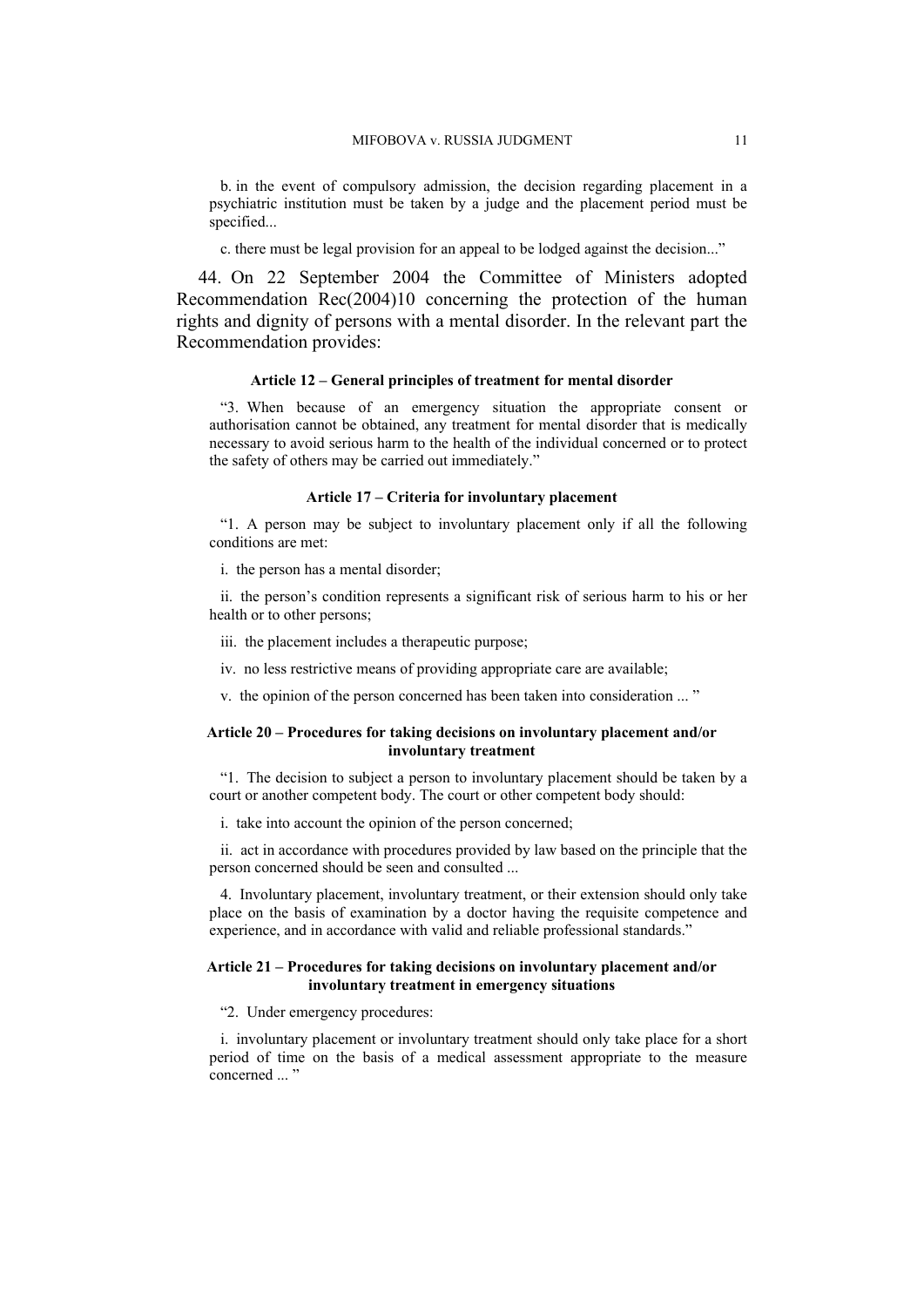#### **Article 22 – Right to information**

"1. Persons subject to involuntary placement or involuntary treatment should be promptly informed, verbally and in writing, of their rights and of the remedies open to them  $\ldots$ 

2. They should be informed regularly and appropriately of the reasons for the decision and the criteria for its potential extension or termination."

#### **Article 25 – Reviews and appeals concerning the lawfulness of involuntary placement and/or involuntary treatment**

"1. Member states should ensure that persons subject to involuntary placement or involuntary treatment can effectively exercise the right:

i. to appeal against a decision;

ii. to have the lawfulness of the measure, or its continuing application, reviewed by a court at reasonable intervals;

iii. to be heard in person or through a personal advocate or representative at such reviews or appeals ...

3. Member states should consider providing the person with a lawyer for all such proceedings before a court. Where the person cannot act for him or herself, the person should have the right to a lawyer and, according to national law, to free legal aid. The lawyer should have access to all the materials, and have the right to challenge the evidence, before the court ... "

### THE LAW

### I. ALLEGED VIOLATION OF ARTICLE 5 § 1 OF THE CONVENTION

45. The applicant complained that her involuntary placement in a psychiatric hospital constituted a violation of Article 5 § 1 (e) of the Convention, which reads:

"1. Everyone has the right to liberty and security of person. No one shall be deprived of his liberty save in the following cases and in accordance with a procedure prescribed by law: ...

(e) the lawful detention of persons ... of unsound mind ..."

### **A. Admissibility**

46. The Court notes that this complaint is not manifestly ill-founded within the meaning of Article 35 § 3 (a) of the Convention. It further notes that it is not inadmissible on any other grounds. It must therefore be declared admissible.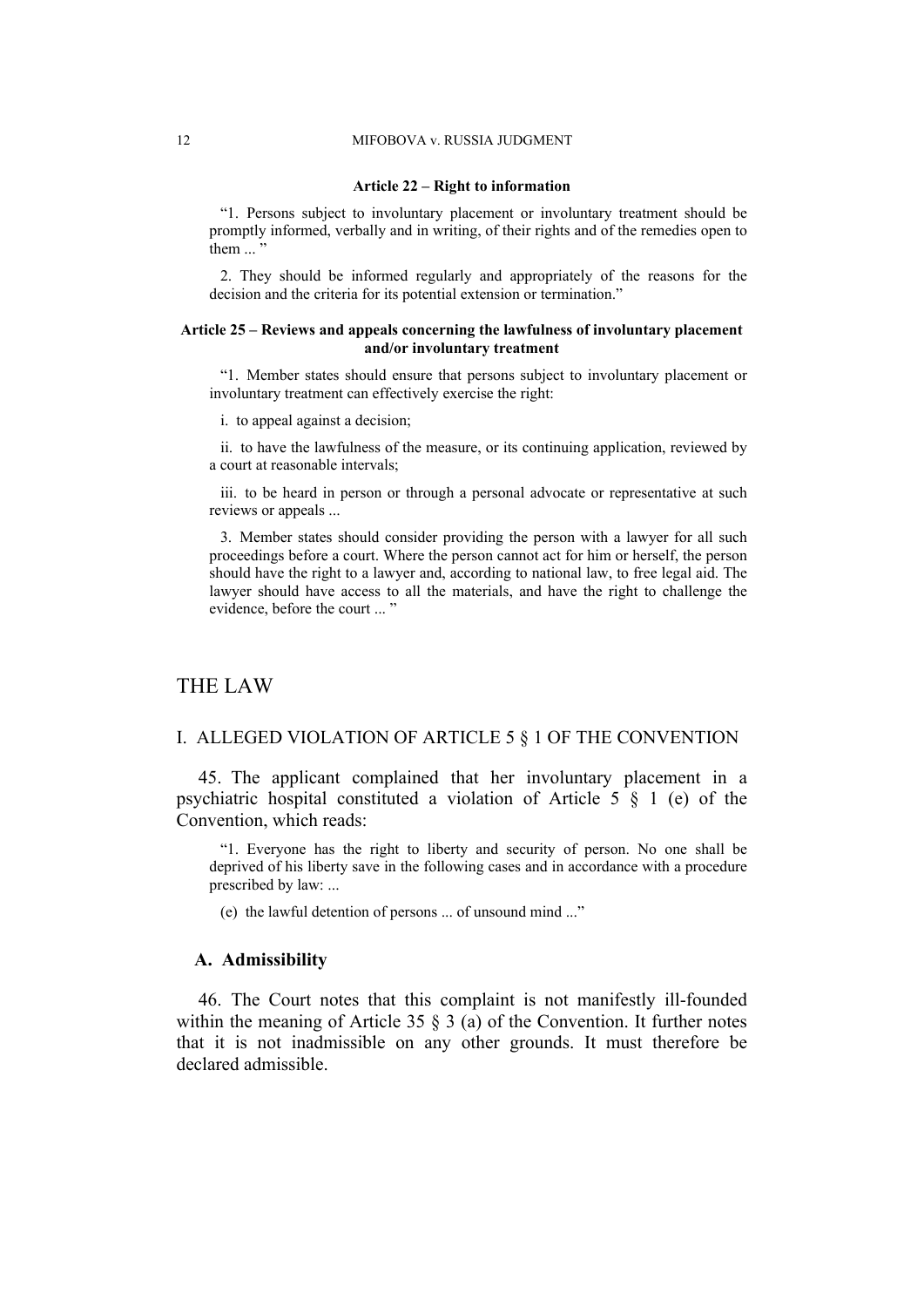### **B. Merits**

### *1. The parties' submissions*

47. Alleging a violation of Article 5 § 1 of the Convention, the applicant raised the following two issues. Firstly, she argued that the competent national authorities had had no reason to hospitalise her in a psychiatric facility, given that no evidence had been presented at any stage proving that she posed a threat to herself or others.

48. Secondly, turning to the judicial proceedings authorising her involuntary hospitalisation, the applicant submitted that they had been inherently defective because they had not been truly adversarial. Not only had she not been provided with a full copy of the judicial authorisation of 26 May 2010, but she had also been prevented from effectively participating in the first-instance and the appeal proceedings.

49. The Government contended in their submissions that the applicant had been lawfully deprived of her liberty, both from the standpoint of Article 5 § 1 (e) of the Convention and that of national law. They stressed that the first-instance court's authorisation of the applicant's involuntary hospitalisation had been based on a professional medical opinion and her medical history.

50. In respect of the applicant's complaints regarding the proceedings before the national courts, they found no evidence of arbitrariness. In their opinion the applicant had been represented during the first-instance hearing by a representative of municipal Department of Healthcare, Mrs B. Further, the Government stated that on 3 June 2010 a full copy of the first-instance court's decision had been sent to the Head of the MRPC to be passed on to the applicant, and receipt of the decision by the hospital is confirmed by the postal receipts and internal records. The applicant had been aware of the date of the appeal proceedings but had not exercised her right to participate voluntarily in the hearing or to appoint a representative. The Government contended that nothing in the case file indicated that the applicant had asked the hospital administration to provide her with a lawyer and that the appeal court had found no grounds to appoint a representative for her.

### *2. The Court's assessment*

#### **(a) General principles**

51. In its *Winterwerp v. the Netherlands* judgment (24 October 1979, § 39, Series A no. 33) the Court set out three minimum conditions which have to be satisfied in order for the "detention of a person of unsound mind" to be lawful within the meaning of Article  $5 \nsubseteq 1$  (e) of the Convention. Firstly, with the exception of emergency cases, the individual concerned must be reliably shown to be of unsound mind, that is to say, a true mental disorder must be established before a competent authority on the basis of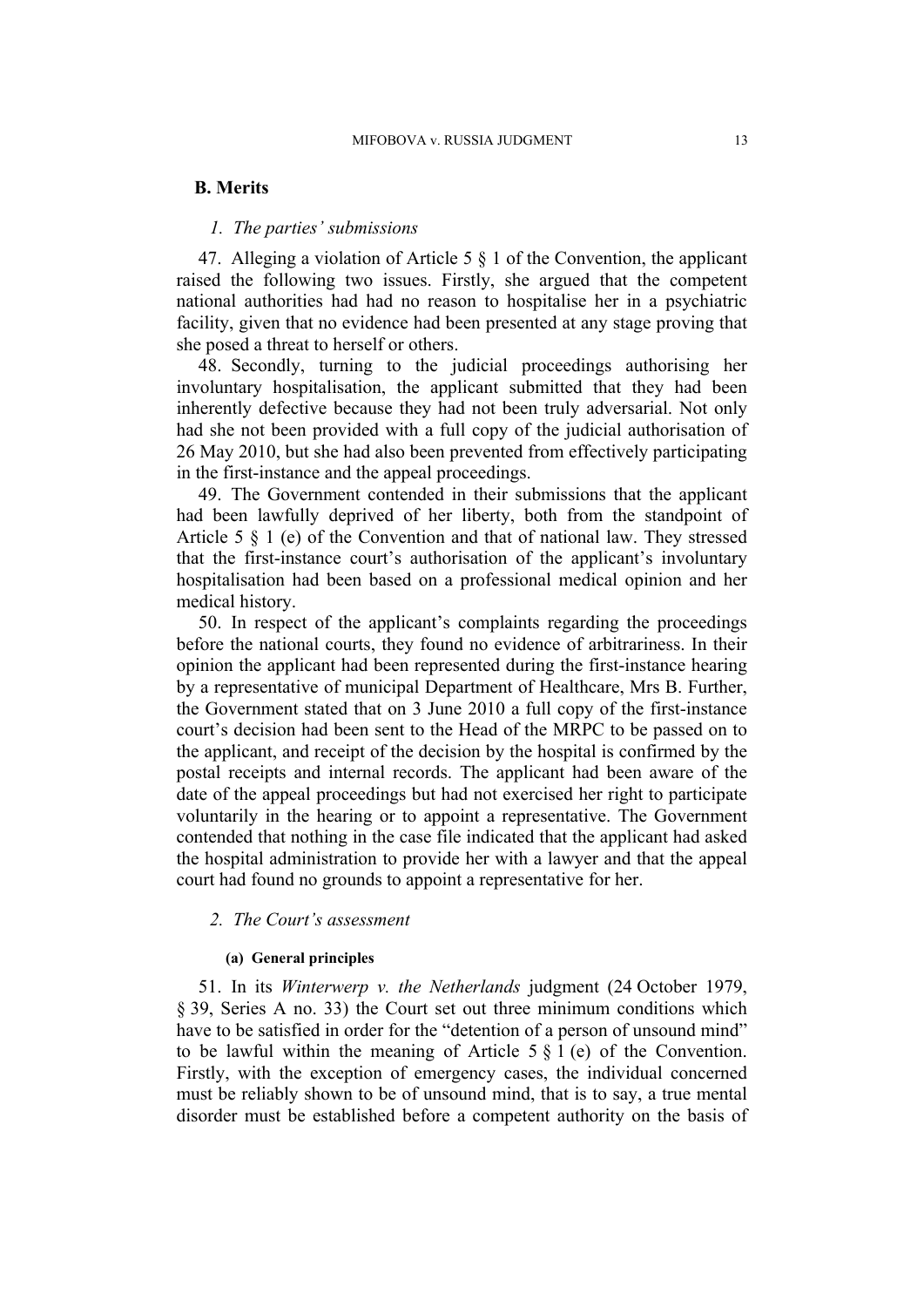objective medical evidence; secondly, the mental disorder must be of a kind or degree warranting compulsory confinement; and thirdly, the validity of continued confinement is contingent on the persistence of such a disorder.

52. In deciding whether an individual should be detained as a "person of unsound mind", the Court has held on numerous occasions that it gives a certain amount of deference to the national authorities. It is the task of the national authorities to evaluate the evidence put before them in a particular case and the Court's task is to review the decisions of these authorities under the Convention (see *Luberti v. Italy*, 23 February 1984, § 27, Series A no. 75). Moreover, it is not the Court's task to reassess various medical opinions, but rather to ascertain for itself whether the domestic courts, when taking the contested decision, had at their disposal sufficient evidence to justify the detention (see *Herz v. Germany*, no. 44672/98, § 51, 12 June 2003).

53. The Court reiterates that essentially Article 5 § 1 refers to domestic law, but at the same time it obliges the national authorities to comply with the Convention requirements (see, among other authorities, *Karamanof v. Greece*, no. 46372/09, §§ 40-41, 26 July 2011, and *Hutchison Reid v. the United Kingdom*, no. 50272/99, § 47, ECHR 2003-IV). Moreover, the Court emphasises that the notion of "lawfulness" in the context of Article 5  $\S$  1 (e) of the Convention might have a broader meaning than it does in national legislation. For detention to be lawful, it is a prerequisite that there has been a "fair and proper procedure", including the requirement "that any measure depriving a person of his liberty should issue from and be executed by an appropriate authority and should not be arbitrary" (see *Winterwerp*, cited above, § 45; *Johnson v. the United Kingdom*, 24 October 1997, § 60, *Reports of Judgments and Decisions* 1997-VII; and more recently *Venios v. Greece*, no. 33055/08, § 48, 5 July 2011, with further references).

54. The Court is mindful that individuals suffering from a mental illness constitute a particularly vulnerable group and therefore any interference with their rights must be subject to strict scrutiny, and only "very weighty" reasons" can justify a restriction of their rights (see *Alajos Kiss v. Hungary*, no. 38832/06, § 42, 20 May 2010). In this regard the Court reiterates that the detention of an individual is such a serious measure that it is only justified where other, less severe measures have been considered and found to be insufficient to safeguard the individual or public interest which might require that the person concerned be detained (see *Karamanof*, cited above, § 42, with further references).

55. In the light of the vulnerability of individuals suffering from mental disorders and the need to adduce very weighty reasons to justify any restriction of their rights, the proceedings resulting in the involuntary placement of an individual in a psychiatric facility must necessarily provide clearly effective guarantees against arbitrariness. This position is supported by the fact that hospitalisation in a specialised medical institution frequently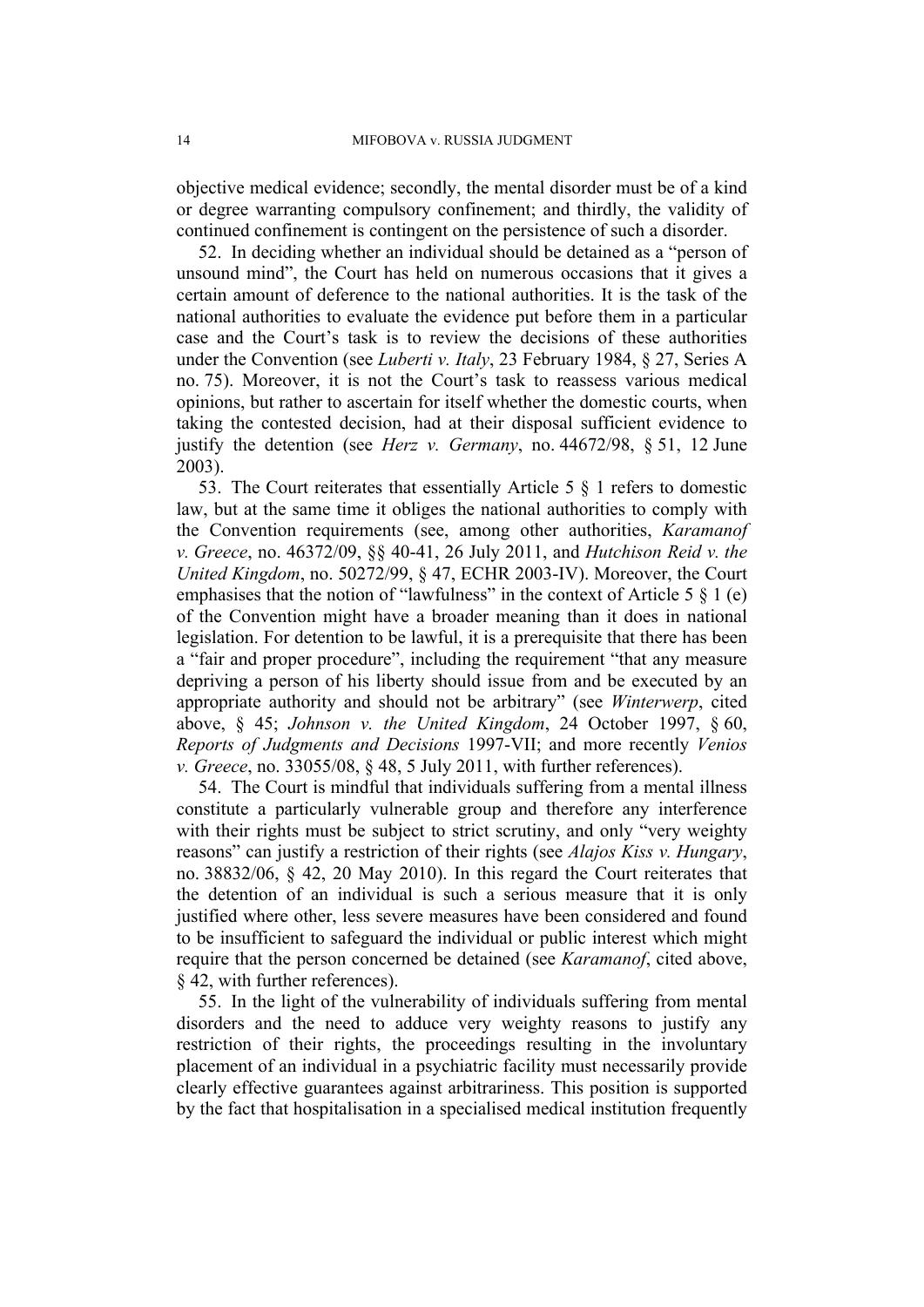results in an interference with an individual's private life and physical integrity through medical interventions against the individual's will (*X v. Finland*, no. 34806/04, § 212, 3 July 2012; *Zagidulina v. Russia*, no. 11737/06, § 53, 2 May 2013; and *Anatoliy Rudenko v. Ukraine,* no. 50264/08, § 104, 17 April 2014).

### **(b) Application of these principles to the present case**

56. The Court reiterates that Article 5  $\S$  1 (e) of the Convention permits detention of persons of "unsound mind" only when the substantive and procedural requirements for such detention are met. Substantively, in sanctioning the involuntary hospitalisation of a person suffering from a mental disorder, the national authorities should reliably establish that the kind and degree of disorder warrant that person's detention (see *Winterwerp*, cited above, § 33). Procedurally, they are under an obligation to ensure that the procedure leading to the detention is "fair and proper" and devoid of arbitrariness.

57. The applicant played a dual role in the proceedings: she was an interested party and, at the same time, the main object of the court's examination. Therefore, in the light of the applicant's clear and undisputed refusal to undergo any treatment – and the domestic courts' awareness of this fact  $-$  her effective participation was indispensable for a "fair and proper procedure" (see, mutatis mutandis, Winterwerp, cited above, § 45).

58. Accordingly, the Court will first examine whether the applicant's hospitalisation was secured by the "fair and proper procedure" required by Article 5 § 1 (e) of the Convention.

59. The Court has previously stressed that in cases of involuntary treatment in psychiatric facilities, adequate and effective representation is an essential safeguard against arbitrariness for applicants who belong to a particularly vulnerable group (see, *mutatis mutandis*, *Zagidulina v. Russia*, no. 11737/06, §§ 61-62, 2 May 2013).

60. The Court notes that the Government contended that the applicant had been represented during the first-instance hearing by Mrs B., the representative of the municipal Department of Healthcare. The Court does not find itself able to reach the same conclusion. The letter of authority given to Mrs B. by her employer explicitly stated that she was "entrusted with representation of the interests of the Department of Healthcare of the Mayor's Office of Magadan" (see paragraph [21](#page-5-0) above). Furthermore, Mrs B. was merely summoned by the Town Court to represent the applicant at the hearing, with no specific instructions being given to her by the judge (see paragraph [20](#page-5-1) above). Lastly, Mrs B.'s participation in the proceedings was rather reserved, consisting of only one question  $-$  addressed to the hospital representative  $-$  and a statement on the need for involuntary hospitalisation contrary to the applicant's opinion. She abstained from the closing arguments (see paragraph [24](#page-5-2) above). Having regard to the above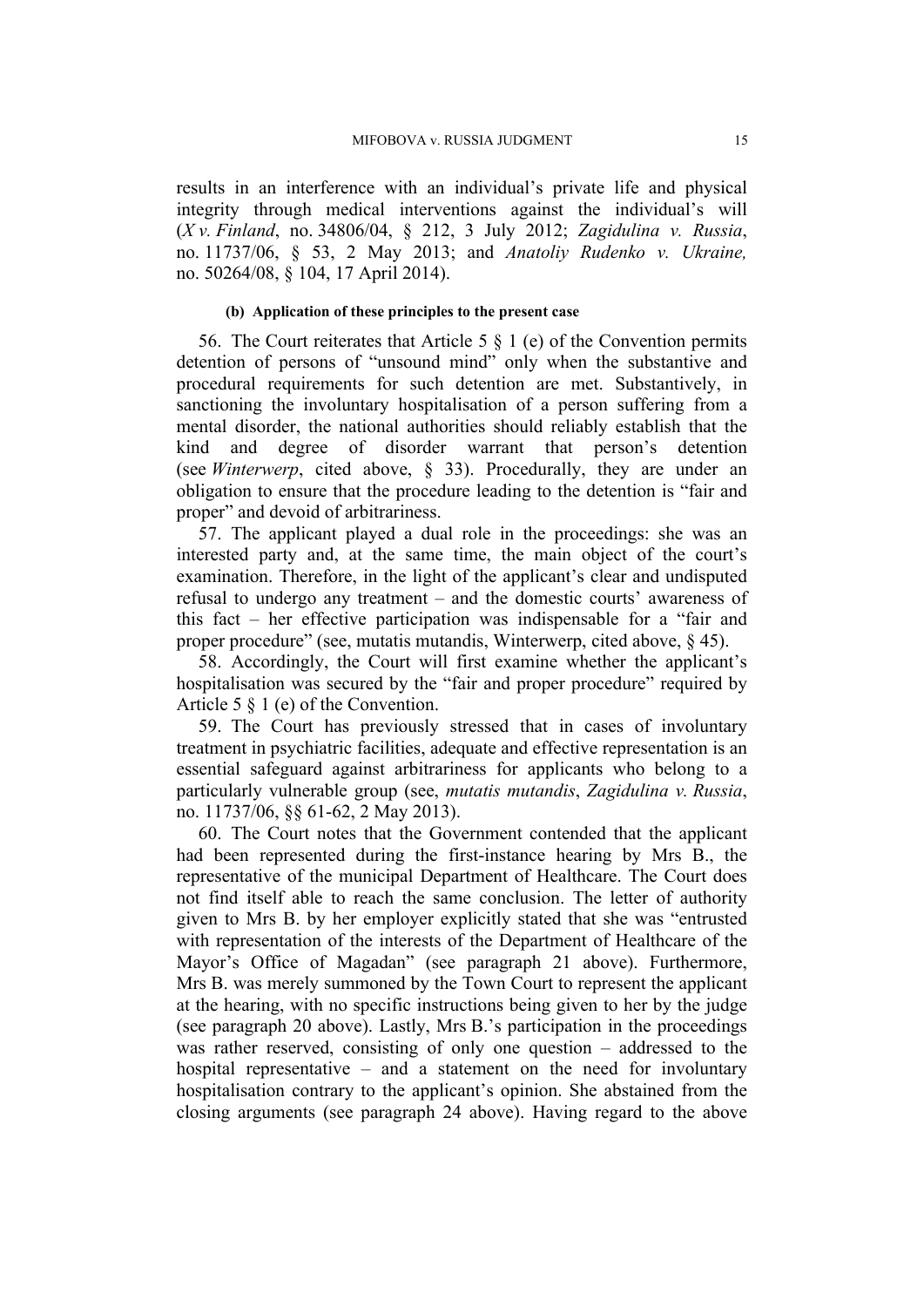considerations, the Court does not consider that the representative of the municipal Department of Healthcare acted as the applicant's representative and advanced her interests in the proceedings.

61. The Court further notes the approach chosen by the Magadan Town Court to the issue of the applicant's legal representation by the applicant's son Mr L. As indicated by the hearing record, the national court was aware of the fact that Mr L., who was designated as her legal representative, had been diagnosed with schizophrenia. Furthermore, after Mr L. had failed to appear for the hearing, the national court  $-$  faced with an explicit and clear requirement of representation provided in section 2, Article 304 of the Civil Procedure Code – apparently satisfied itself with the applicant's oral waiver of representation qualified by the comment that she had told her son not to open the door to anyone (see paragraph [23](#page-5-3) above). Accordingly, during the involuntary hospitalisation proceedings the applicant  $-$  who in the opinion of the psychiatrists was delusional and lacking critical awareness of her own state of mind – was representing in part herself.

62. Moreover, the Court observes that the appeal proceedings appear to be tainted by an even greater disregard for the applicant's right to be heard. Firstly, the statement of appeal lodged by the applicant before the Regional Court expressly stated that she would like to benefit from the assistance of legal counsel, but this request was ignored by the appeal court (see paragraph [27](#page-5-4) above). Secondly, contrary to the Government's submissions, the applicant had clearly informed the national authorities of her desire to participate in the appeal hearing. The entry of 5 July 2007 in the applicant's treatment record (see paragraph [31](#page-6-0) above) shows that as soon as she had learned about the hearing she had brought her interest to the attention of her primary care-provider at that moment, that is to say the psychiatric facility. Indeed  $-$  as the Regional Court noted in its decision  $-$  the applicant "was duly informed about the date and time of the hearing, but did not appear" (see paragraph [29](#page-6-1) above), although it seems unlikely that she could have appeared without the permission and assistance of the MRPC's administration. It was the national court's duty to inquire whether the appellant had expressed a wish to attend the hearing and to review the reasonableness of the psychiatric facility's conduct and decisions in this regard.

63. In the Court's opinion the national authorities in the present case failed to secure the legal assistance that was necessary, despite their obligations under Article 304 of the Civil Procedure Code, Section 7, subsections 1 and 3 of the Psychiatric Assistance Act 1992 and the judgment of the Constitutional Court of 27 February 2009 (no. 4-P), The reference is also made to the guidelines provided by Article 4 of the Recommendation No. R(83)2 of 22 February 1983; Article 25 of the Recommendation Rec(2004)10 of 22 September 2004 adopted by the Committee of Ministers of the Council of Europe; paragraph 7 of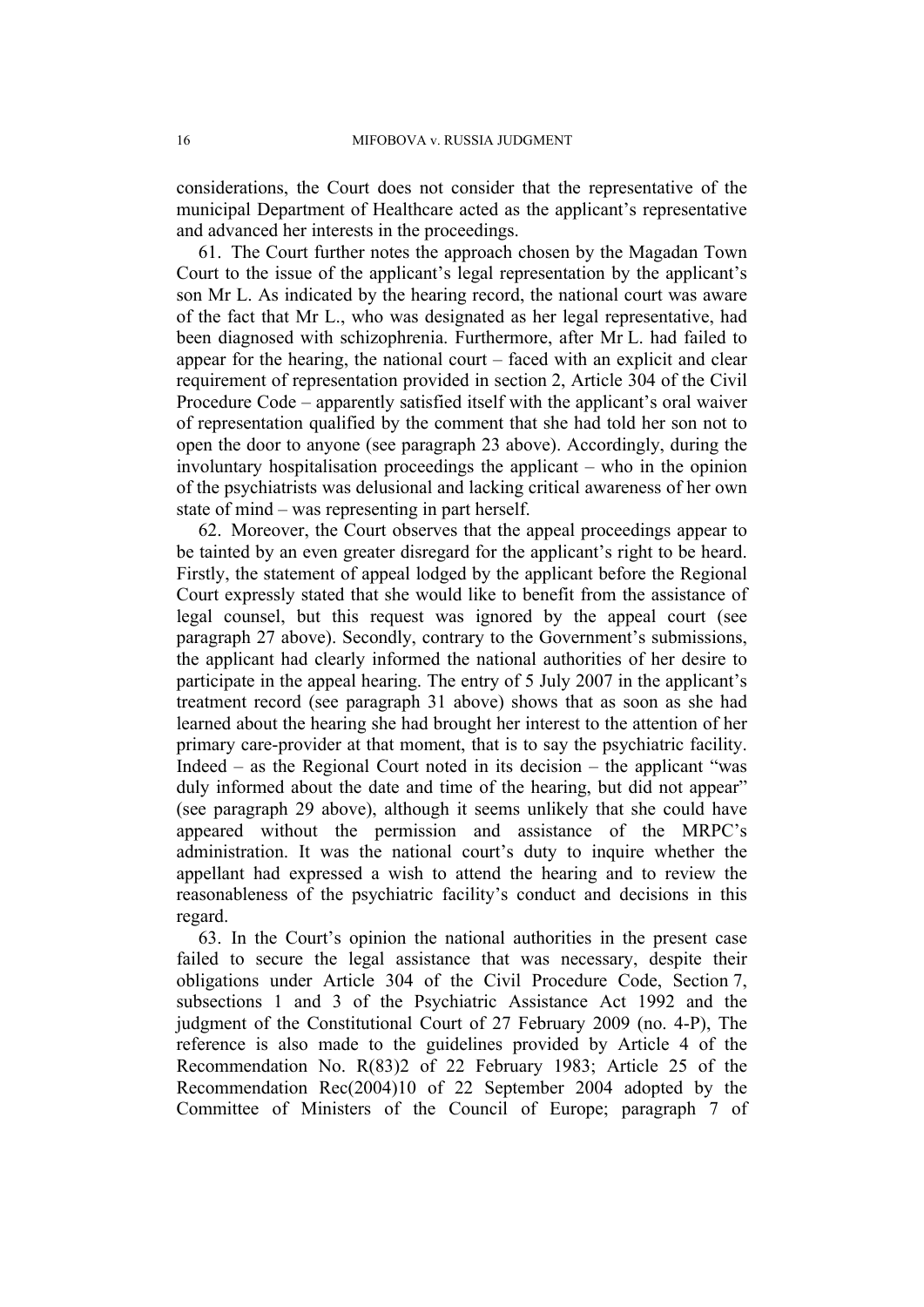Principle 17, and paragraphs 1, 5, 8 of Principle 18 of the Principles for the Protection of Persons with Mental Illness and for the Improvement of Mental Health Care adopted by Resolution 46/119 of the United Nations' General Assembly on 17 December 1991.

64. The Court considers that in this regard the Russian courts acted contrary to both the standard established by Article 5 § 1 of the Convention and the clear provisions of national law.

65. Lastly, the Court observes that the applicant's attempt to seek a remedy in the national courts was further obstructed by the failure of the domestic authorities to provide her with a full copy of the authorisation for her involuntary treatment. Unaware of the reasoning given by the Town Court, the applicant was forced to confine her statement of appeal to expressing discontent with the outcome of the first-instance hearing and a restatement of her previous arguments. This mode of reasoning was a significant factor in the dismissal of her appeal by the Regional Court (see paragraphs [27](#page-5-4) and [29](#page-6-1) above). The Government in their submissions contended that a full copy of the first-instance court's decision had been sent to the Head of the MRPC to be passed on to the applicant, and delivery of the decision to the hospital is confirmed by the postal receipts and internal records. While the Court does not doubt that the decision was indeed delivered to the hospital, no evidence in the present case supports the assertion that the applicant was provided with it or even made aware of its availability.

66. In the light of the above findings, the Court concludes that the competent national authorities failed to meet the procedural requirement necessary for the applicant's involuntary hospitalisation since they failed to ensure that the proceedings were devoid of arbitrariness. Accordingly, her involuntary hospitalisation amounted to unlawful detention within the meaning of Article 5 § 1 (e) of the Convention.

67. This conclusion obviates the need for the Court to examine whether the national authorities met the substantive requirement for the applicant's involuntary hospitalisation by proving that her mental condition had necessitated the deprivation of her liberty.

68. Giving due regard to the conclusions above, the Court finds that there has been a violation of Article 5 § 1 of the Convention.

### II. ALLEGED VIOLATION OF ARTICLE 5 § 4 OF THE CONVENTION

69. The applicant complained of a violation of Article 5 § 4 of the Convention in the proceedings authorising her involuntary hospitalisation.

70. The Government contested that argument.

71. The Court notes that this complaint is linked to the one examined above and must therefore likewise be declared admissible.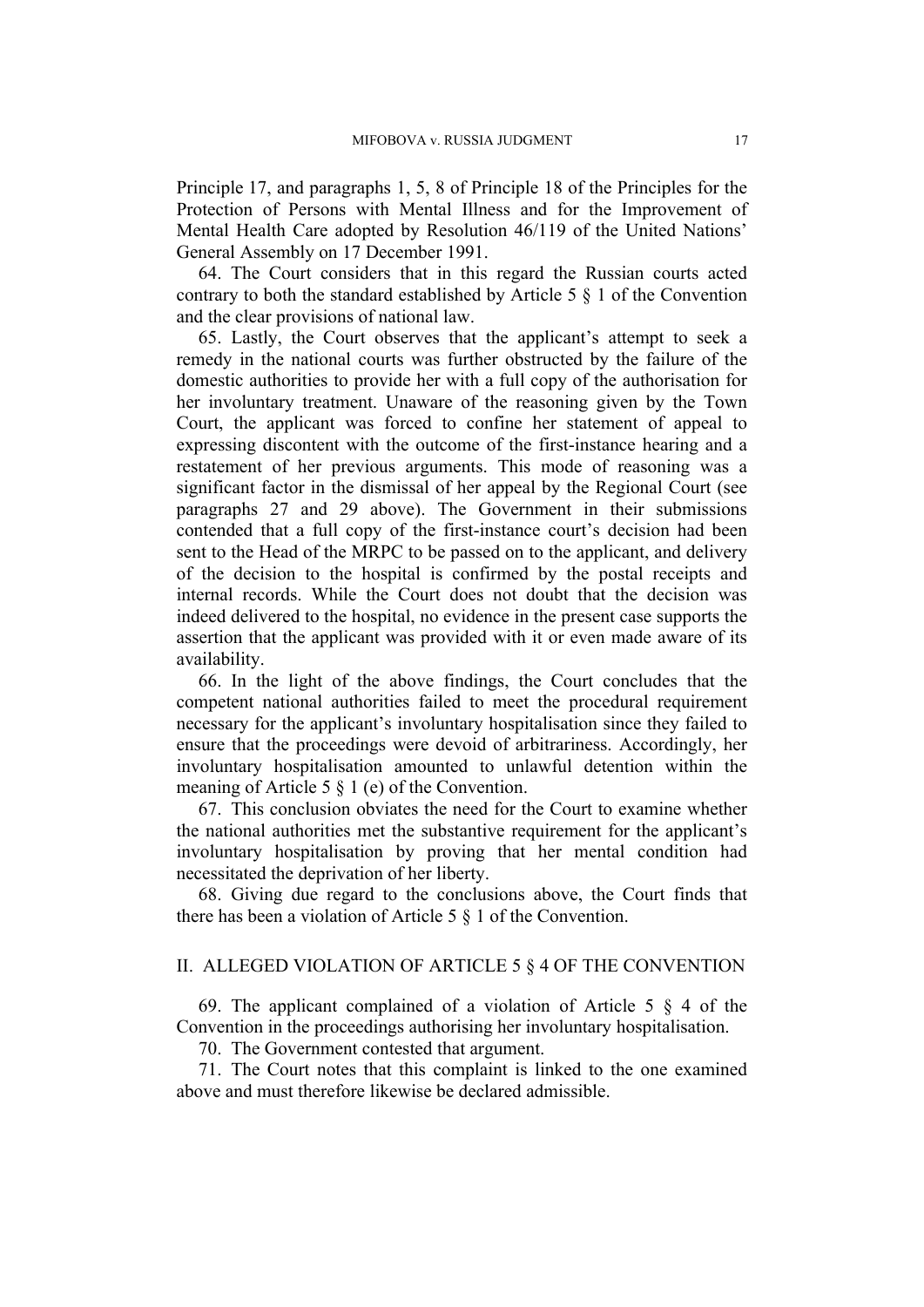72. Having regard to the establishment of the above fundamental defects in the judicial proceedings authorising the applicant's involuntary hospitalisation, and the unlawfulness of the detention resulting from these defects, the Court considers that it is not necessary to examine whether, in this case, there has been a violation of Article 5 § 4 of the Convention.

### III. OTHER ALLEGED VIOLATIONS OF THE CONVENTION

73. Lastly, the applicant in her submissions complained under Article 6 about various procedural defects in the proceedings authorising her hospitalisation. However, in the light of all the material in its possession, and in so far as the matters complained of are within its competence, the Court finds that these complaints are manifestly ill-founded and must be rejected in accordance with Article 35 § 3 (a) of the Convention.

### IV. APPLICATION OF ARTICLE 41 OF THE CONVENTION

74. Article 41 of the Convention provides:

"If the Court finds that there has been a violation of the Convention or the Protocols thereto, and if the internal law of the High Contracting Party concerned allows only partial reparation to be made, the Court shall, if necessary, afford just satisfaction to the injured party."

75. The applicant did not submit a claim for just satisfaction or a claim for costs and expenses. Accordingly, the Court considers that there is no call to award her any sum on that account.

# FOR THESE REASONS, THE COURT UNANIMOUSLY

- 1. *Declares* the complaints under Articles 5 § 1 and 5 § 4 of the Convention concerning the applicant's involuntary placement in a psychiatric hospital admissible and the remainder of the application inadmissible;
- 2. *Holds* that there has been a violation of Article 5 § 1 of the Convention;
- 3. *Holds* that there is no need to examine the complaint under Article 5 § 4 of the Convention;
- 4. *Holds* that there is no call to award the applicant any just satisfaction or costs and expenses.